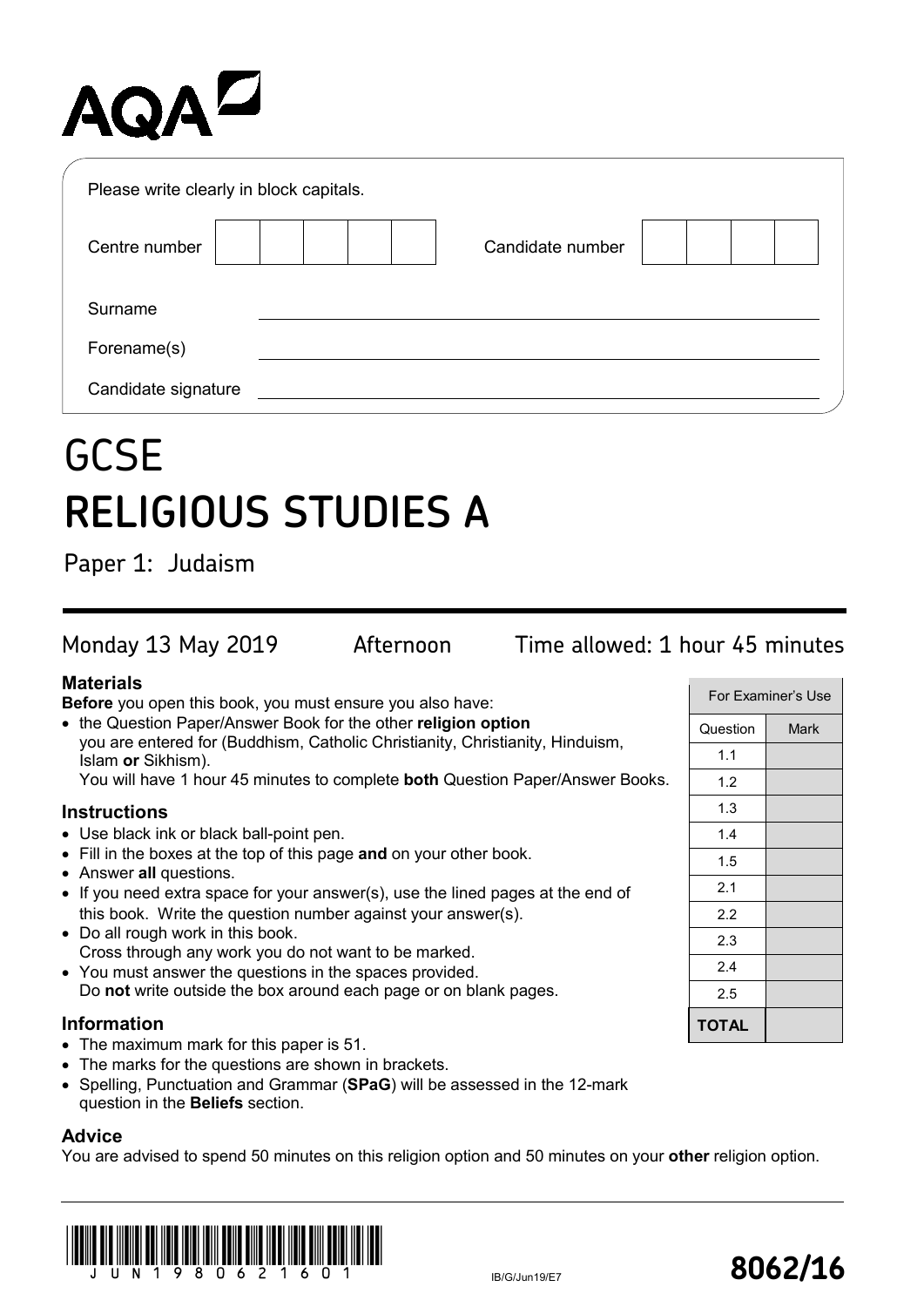| $\mathbf 1$<br>0                 | <b>Judaism: Beliefs</b>                                                                                                                         | Do not write<br>outside the<br>box |
|----------------------------------|-------------------------------------------------------------------------------------------------------------------------------------------------|------------------------------------|
| $\mathbf 1$<br>0<br>1            | Which one of the following describes God as maker of the world?<br>[1 mark]<br>Put a tick $(\checkmark)$ in the box next to the correct answer. |                                    |
|                                  | Law-Giver<br>A                                                                                                                                  |                                    |
|                                  | Creator<br>B                                                                                                                                    |                                    |
|                                  | Merciful<br>$\mathbf c$                                                                                                                         |                                    |
|                                  | D<br>Judge                                                                                                                                      | 1                                  |
| $\mathbf{2}$<br>0<br>$\mathbf 1$ | Give two promises God made to Abraham.<br>[2 marks]                                                                                             |                                    |
|                                  | <u> 1989 - Johann Stoff, deutscher Stoff, der Stoff, der Stoff, der Stoff, der Stoff, der Stoff, der Stoff, der S</u><br>1                      |                                    |
|                                  | <u> 1989 - Johann Stoff, deutscher Stoffen und der Stoffen und der Stoffen und der Stoffen und der Stoffen und der</u><br>$\overline{2}$        | $\mathbf{2}$                       |
|                                  |                                                                                                                                                 |                                    |
|                                  |                                                                                                                                                 |                                    |
|                                  |                                                                                                                                                 |                                    |
|                                  |                                                                                                                                                 |                                    |
|                                  |                                                                                                                                                 |                                    |
|                                  |                                                                                                                                                 |                                    |
|                                  |                                                                                                                                                 |                                    |



2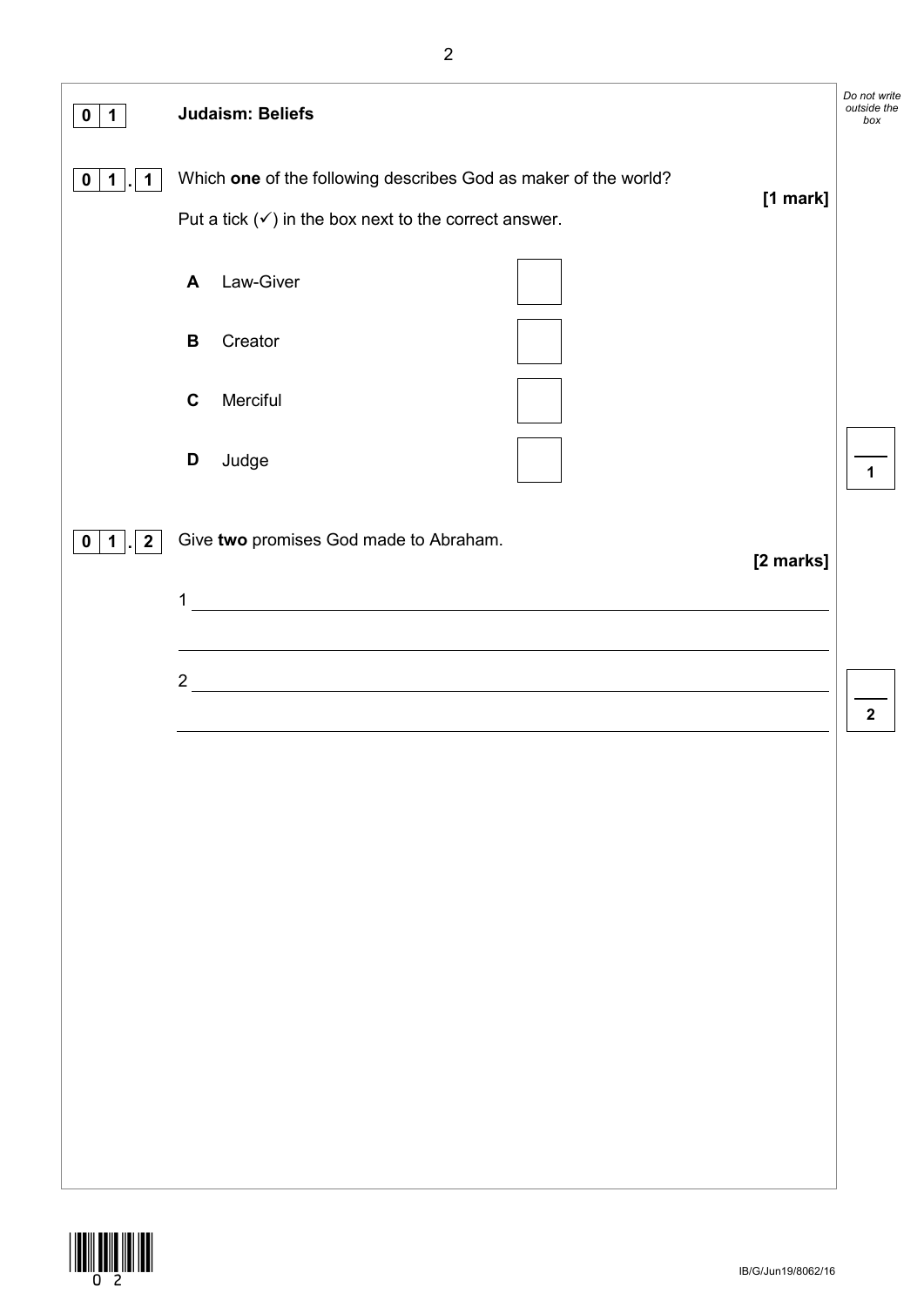| $\mathbf{3}$<br>0<br>1 | Explain two ways in which the nature of God as Judge influences Jews today.<br>[4 marks]    | Do not write<br>outside the<br>box |
|------------------------|---------------------------------------------------------------------------------------------|------------------------------------|
|                        |                                                                                             |                                    |
|                        |                                                                                             |                                    |
|                        |                                                                                             |                                    |
|                        |                                                                                             |                                    |
|                        |                                                                                             |                                    |
|                        |                                                                                             |                                    |
|                        |                                                                                             |                                    |
|                        |                                                                                             | 4                                  |
| 4<br>$\mathbf 0$<br>1  | Explain two views about the Messiah in Judaism.                                             |                                    |
|                        | Refer to sacred writings or another source of Jewish belief and teaching in your<br>answer. |                                    |
|                        | [5 marks]                                                                                   |                                    |
|                        |                                                                                             |                                    |
|                        |                                                                                             |                                    |
|                        |                                                                                             |                                    |
|                        |                                                                                             |                                    |
|                        |                                                                                             |                                    |
|                        |                                                                                             |                                    |
|                        |                                                                                             |                                    |
|                        |                                                                                             |                                    |
|                        |                                                                                             | 5                                  |
|                        |                                                                                             |                                    |

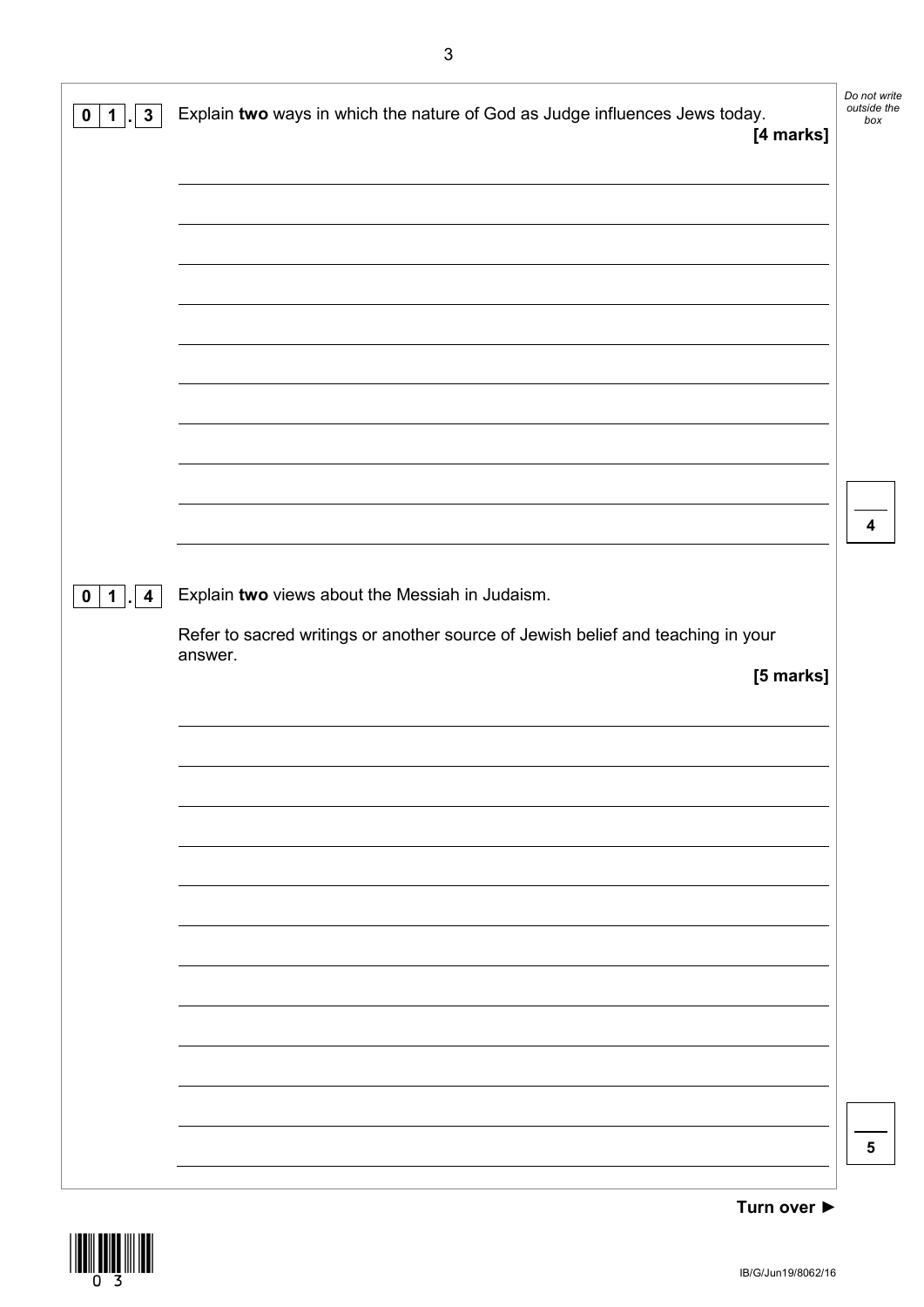|                           |                                                                       | Do not write       |
|---------------------------|-----------------------------------------------------------------------|--------------------|
| $5\phantom{.0}$<br>0<br>1 | 'For Jews, the most important mitzvot are those between man and God.' | outside the<br>box |
|                           |                                                                       |                    |
|                           | Evaluate this statement.                                              |                    |
|                           | In your answer you should:                                            |                    |
|                           | • refer to Jewish teaching                                            |                    |
|                           | • give reasoned arguments to support this statement                   |                    |
|                           | • give reasoned arguments to support a different point of view        |                    |
|                           | • reach a justified conclusion.<br>[12 marks]                         |                    |
|                           | [SPaG 3 marks]                                                        |                    |
|                           |                                                                       |                    |
|                           |                                                                       |                    |
|                           |                                                                       |                    |
|                           |                                                                       |                    |
|                           |                                                                       |                    |
|                           |                                                                       |                    |
|                           |                                                                       |                    |
|                           |                                                                       |                    |
|                           |                                                                       |                    |
|                           |                                                                       |                    |
|                           |                                                                       |                    |
|                           |                                                                       |                    |
|                           |                                                                       |                    |
|                           |                                                                       |                    |
|                           |                                                                       |                    |
|                           |                                                                       |                    |
|                           |                                                                       |                    |
|                           |                                                                       |                    |
|                           |                                                                       |                    |
|                           |                                                                       |                    |
|                           |                                                                       |                    |
|                           |                                                                       |                    |
|                           |                                                                       |                    |
|                           |                                                                       |                    |
|                           |                                                                       |                    |
|                           |                                                                       |                    |
|                           |                                                                       |                    |
|                           |                                                                       |                    |
|                           |                                                                       |                    |
|                           |                                                                       |                    |
|                           |                                                                       |                    |
|                           |                                                                       |                    |
|                           |                                                                       |                    |
|                           |                                                                       |                    |
|                           |                                                                       |                    |

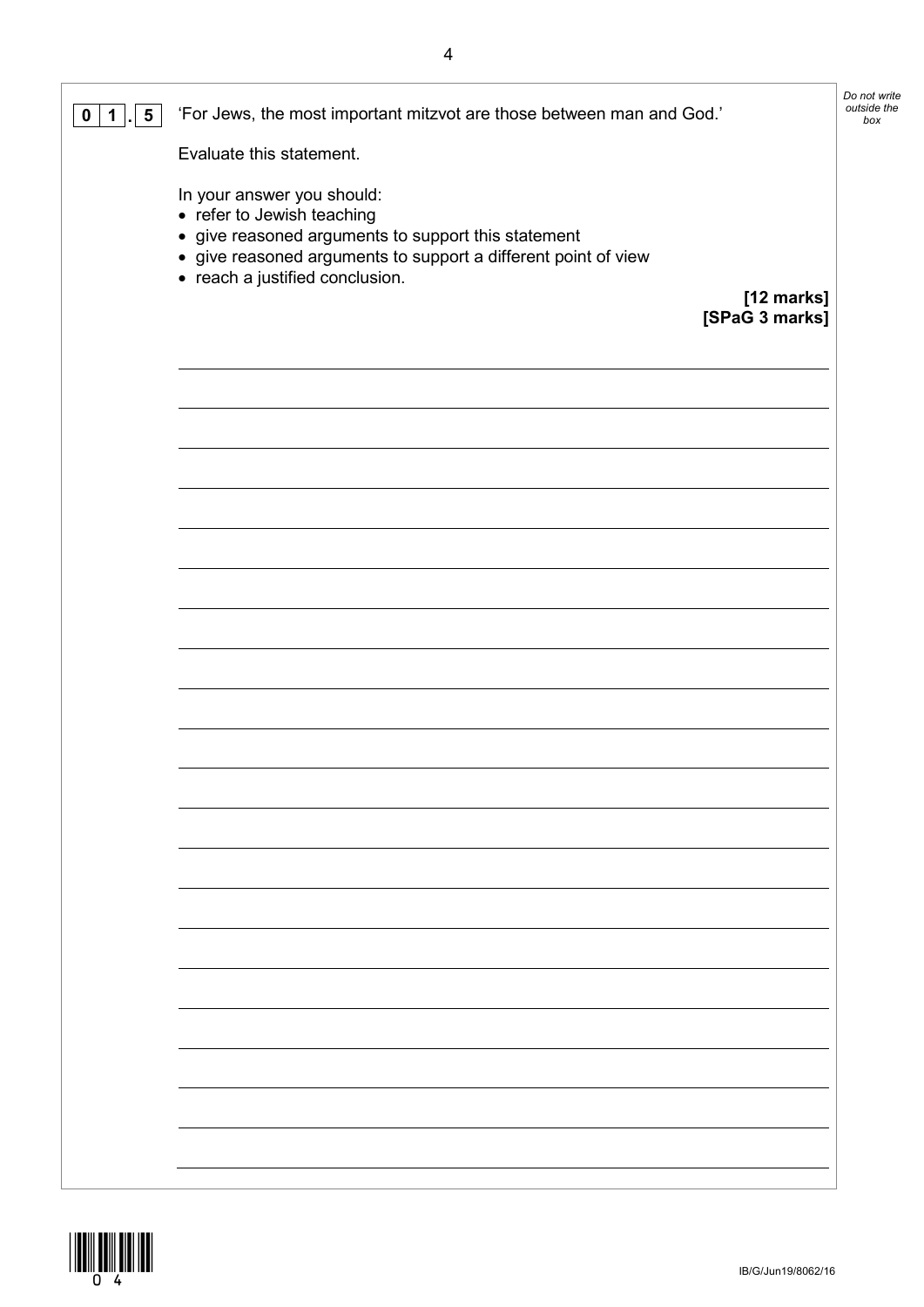



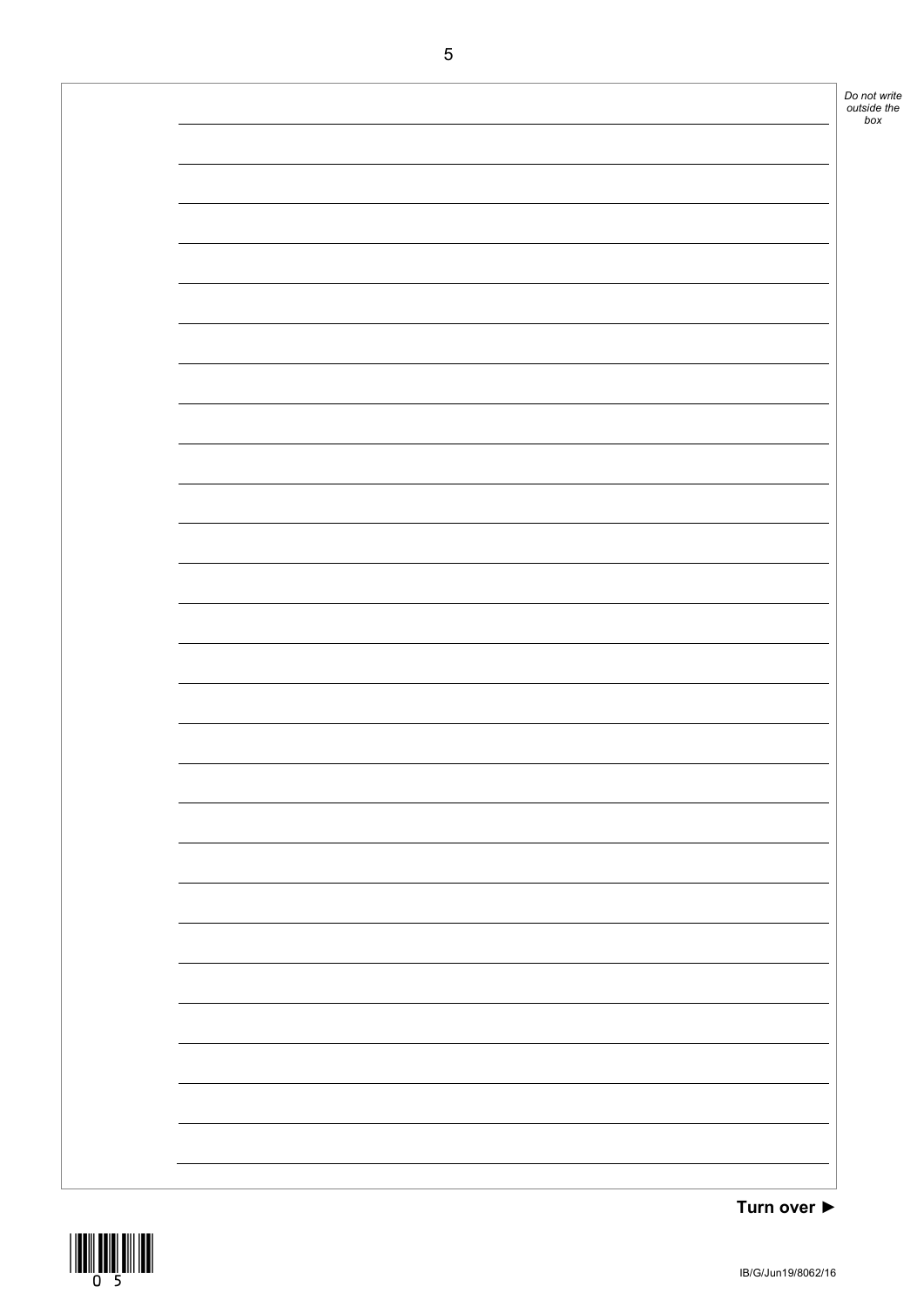|  | Do not write<br>outside the<br>box |
|--|------------------------------------|
|  |                                    |
|  |                                    |
|  |                                    |
|  |                                    |
|  |                                    |
|  |                                    |
|  |                                    |
|  |                                    |
|  |                                    |
|  |                                    |
|  |                                    |
|  |                                    |
|  |                                    |
|  |                                    |
|  |                                    |
|  |                                    |
|  |                                    |
|  |                                    |
|  |                                    |
|  |                                    |
|  |                                    |
|  |                                    |
|  |                                    |
|  |                                    |
|  |                                    |
|  | 15                                 |
|  |                                    |

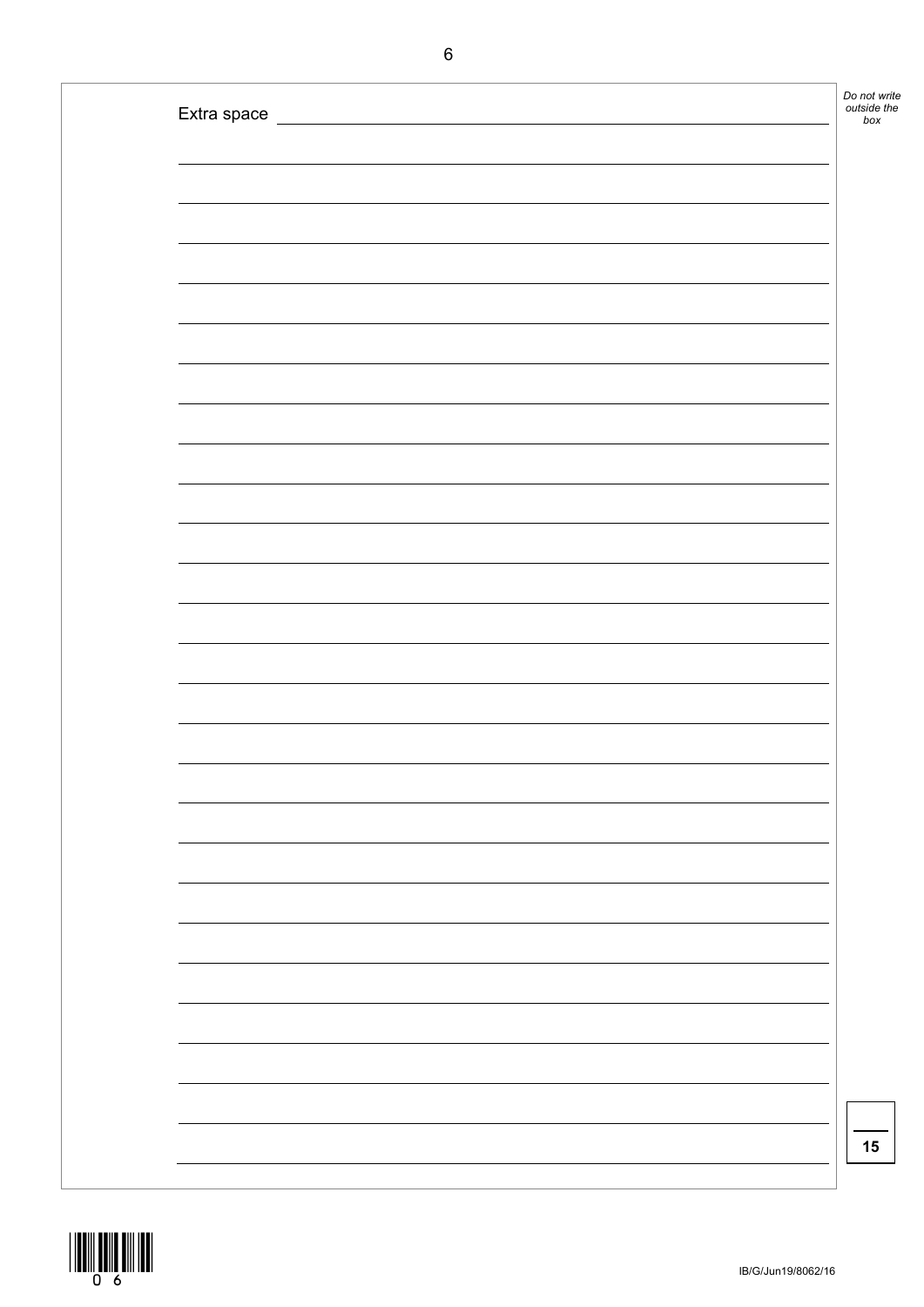| $2 \mid$<br>$\mathbf 0$                 | <b>Judaism: Practices</b>                                                                                                                            | Do not write<br>outside the<br>box |
|-----------------------------------------|------------------------------------------------------------------------------------------------------------------------------------------------------|------------------------------------|
| $\mathbf 1$<br>$\mathbf{2}$<br>$\bf{0}$ | Which one of the following is the reading platform in the synagogue?<br>[1 mark]<br>Put a tick $(\checkmark)$ in the box next to the correct answer. |                                    |
|                                         | <b>Ner Tamid</b><br>A                                                                                                                                |                                    |
|                                         | Aron Hakodesh<br>B                                                                                                                                   |                                    |
|                                         | Menorah<br>$\mathbf c$                                                                                                                               |                                    |
|                                         | <b>Bimah</b><br>D                                                                                                                                    | 1                                  |
| $\boldsymbol{2}$<br>$\mathbf{2}$<br>0   | Name two books of the Tenakh.<br>[2 marks]                                                                                                           |                                    |
|                                         | <u> 1989 - Johann Stein, marwolaethau a bhann an t-Amhain Aonaichte ann an t-Amhain Aonaichte ann an t-Amhain Aon</u><br>1                           |                                    |
|                                         | <u> 1989 - Johann Stoff, deutscher Stoffen und der Stoffen und der Stoffen und der Stoffen und der Stoffen und der</u><br>$\overline{2}$             | $\mathbf{2}$                       |
|                                         | Question 2 continues on the next page                                                                                                                |                                    |
|                                         |                                                                                                                                                      |                                    |
|                                         |                                                                                                                                                      |                                    |
|                                         |                                                                                                                                                      |                                    |
|                                         |                                                                                                                                                      |                                    |
|                                         |                                                                                                                                                      |                                    |

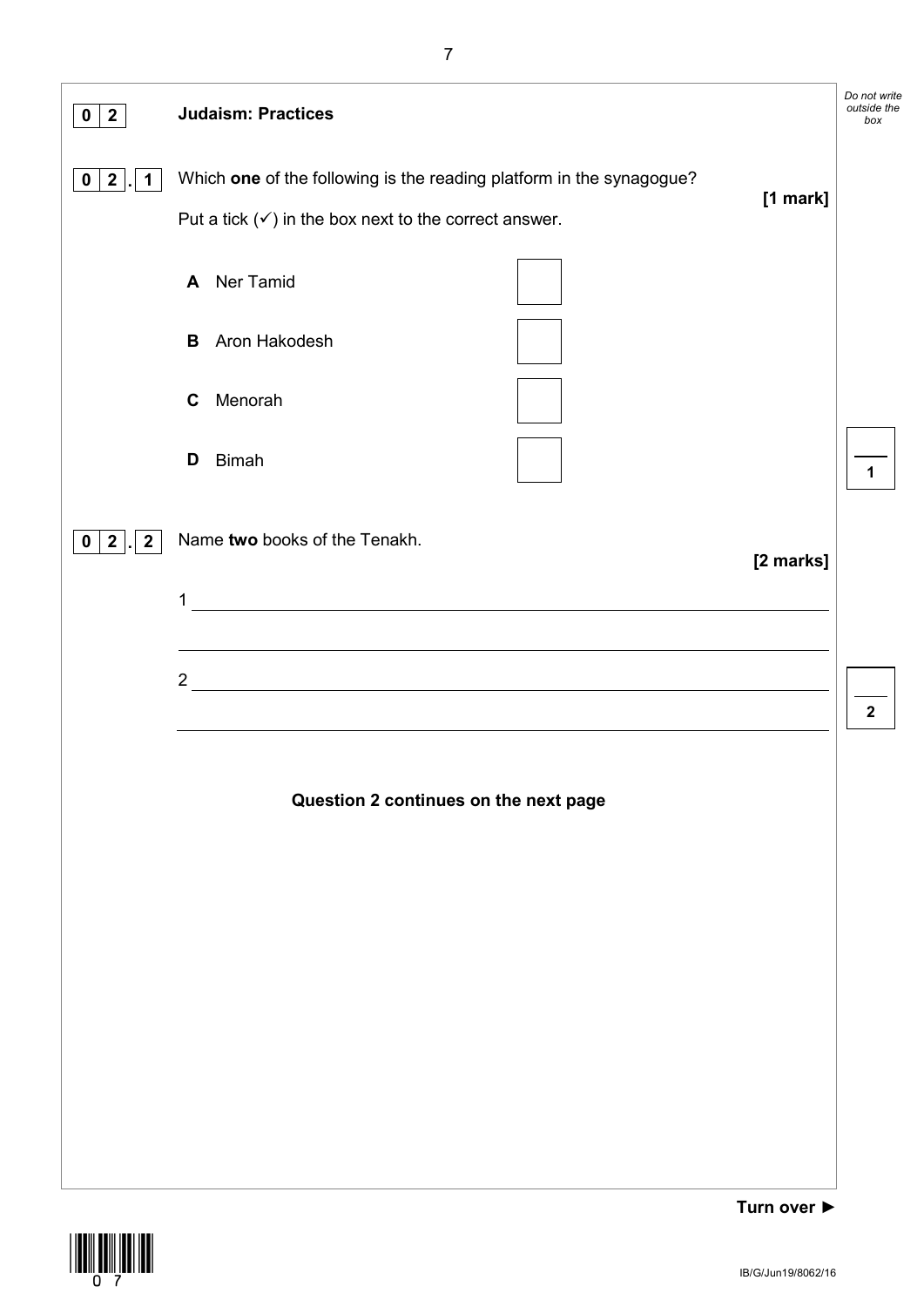| $\mathbf{3}$<br>$\mathbf{2}$<br>$\mathbf 0$                       | Explain two contrasting ways a Jewish family might keep dietary laws in the home.<br>[4 marks] | Do not write<br>outside the<br>box |
|-------------------------------------------------------------------|------------------------------------------------------------------------------------------------|------------------------------------|
|                                                                   |                                                                                                |                                    |
|                                                                   |                                                                                                |                                    |
|                                                                   |                                                                                                |                                    |
|                                                                   |                                                                                                |                                    |
|                                                                   |                                                                                                |                                    |
|                                                                   |                                                                                                |                                    |
|                                                                   |                                                                                                |                                    |
|                                                                   |                                                                                                |                                    |
|                                                                   |                                                                                                | 4                                  |
| $\overline{\mathbf{2}}$<br>$\overline{\mathbf{4}}$<br>$\mathbf 0$ | Explain two ways in which the marriage ceremony helps Jews to understand<br>marriage.          |                                    |
|                                                                   | Refer to sacred writings or another source of Jewish belief and teaching in your<br>answer.    |                                    |
|                                                                   | [5 marks]                                                                                      |                                    |
|                                                                   |                                                                                                |                                    |
|                                                                   |                                                                                                |                                    |
|                                                                   |                                                                                                |                                    |
|                                                                   |                                                                                                |                                    |
|                                                                   |                                                                                                |                                    |
|                                                                   |                                                                                                |                                    |
|                                                                   |                                                                                                |                                    |
|                                                                   |                                                                                                |                                    |
|                                                                   |                                                                                                |                                    |
|                                                                   |                                                                                                | 5                                  |
|                                                                   |                                                                                                |                                    |

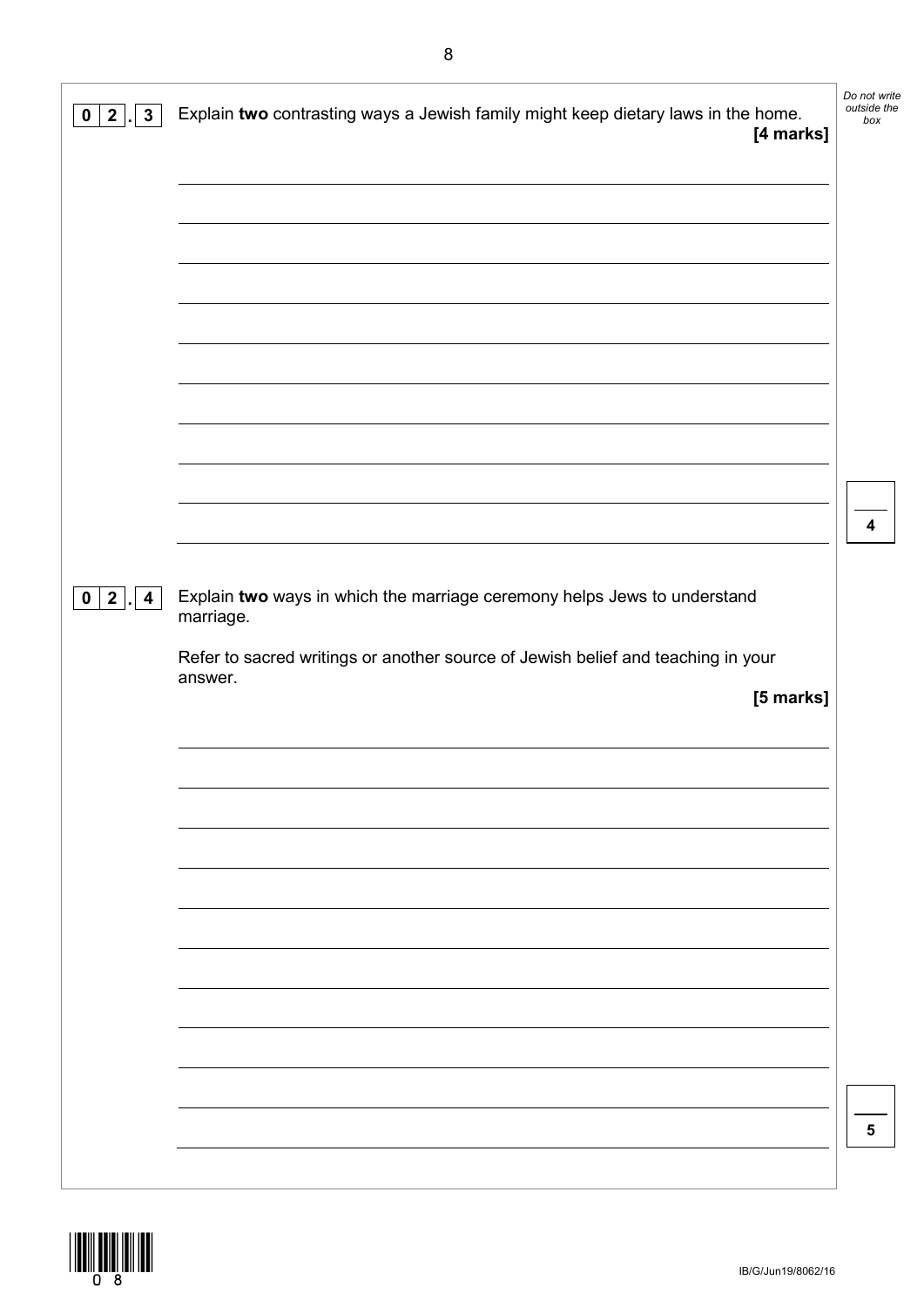| $5\phantom{.0}$<br>$\mathbf{2}$<br>0 | 'Celebrating Shabbat at home is more important than celebrating Shabbat at the<br>synagogue.'                                                                                                                        | Do not write<br>outside the<br>box |
|--------------------------------------|----------------------------------------------------------------------------------------------------------------------------------------------------------------------------------------------------------------------|------------------------------------|
|                                      | Evaluate this statement.                                                                                                                                                                                             |                                    |
|                                      | In your answer you should:<br>• refer to Jewish teaching<br>• give reasoned arguments to support this statement<br>• give reasoned arguments to support a different point of view<br>• reach a justified conclusion. |                                    |
|                                      | [12 marks]                                                                                                                                                                                                           |                                    |
|                                      |                                                                                                                                                                                                                      |                                    |
|                                      |                                                                                                                                                                                                                      |                                    |
|                                      |                                                                                                                                                                                                                      |                                    |
|                                      |                                                                                                                                                                                                                      |                                    |
|                                      |                                                                                                                                                                                                                      |                                    |
|                                      |                                                                                                                                                                                                                      |                                    |
|                                      |                                                                                                                                                                                                                      |                                    |
|                                      |                                                                                                                                                                                                                      |                                    |
|                                      |                                                                                                                                                                                                                      |                                    |
|                                      |                                                                                                                                                                                                                      |                                    |
|                                      |                                                                                                                                                                                                                      |                                    |
|                                      |                                                                                                                                                                                                                      |                                    |
|                                      |                                                                                                                                                                                                                      |                                    |
|                                      |                                                                                                                                                                                                                      |                                    |
|                                      | Turn over ▶                                                                                                                                                                                                          |                                    |

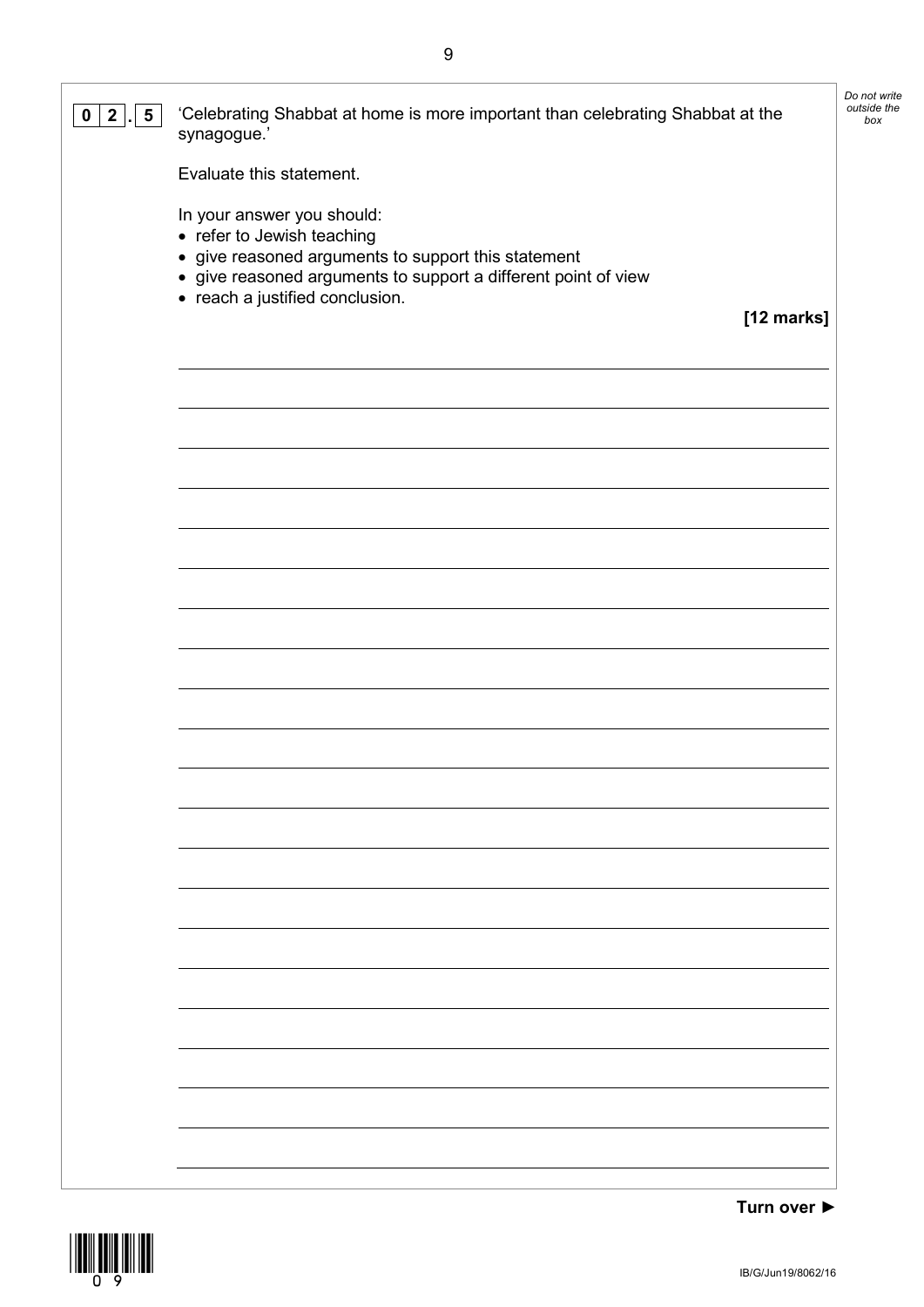

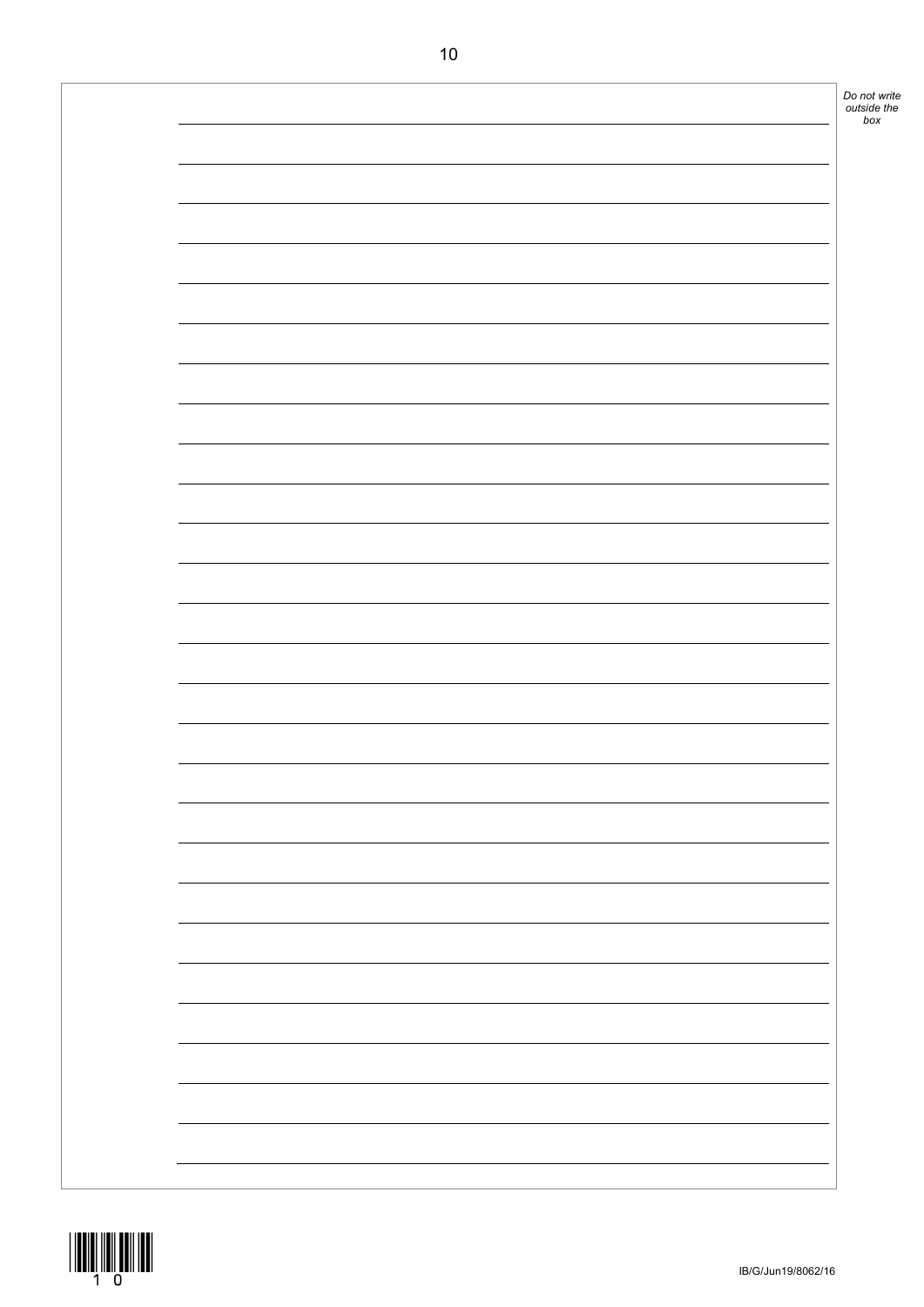|  | IB/G/Jun19/8062/16 |
|--|--------------------|
|--|--------------------|

**12**

*Do not write outside the box*

| $\overline{1}$ | IB/G/Jun19/8062/16 |
|----------------|--------------------|
|----------------|--------------------|

| <b>END OF QUESTIONS</b> |
|-------------------------|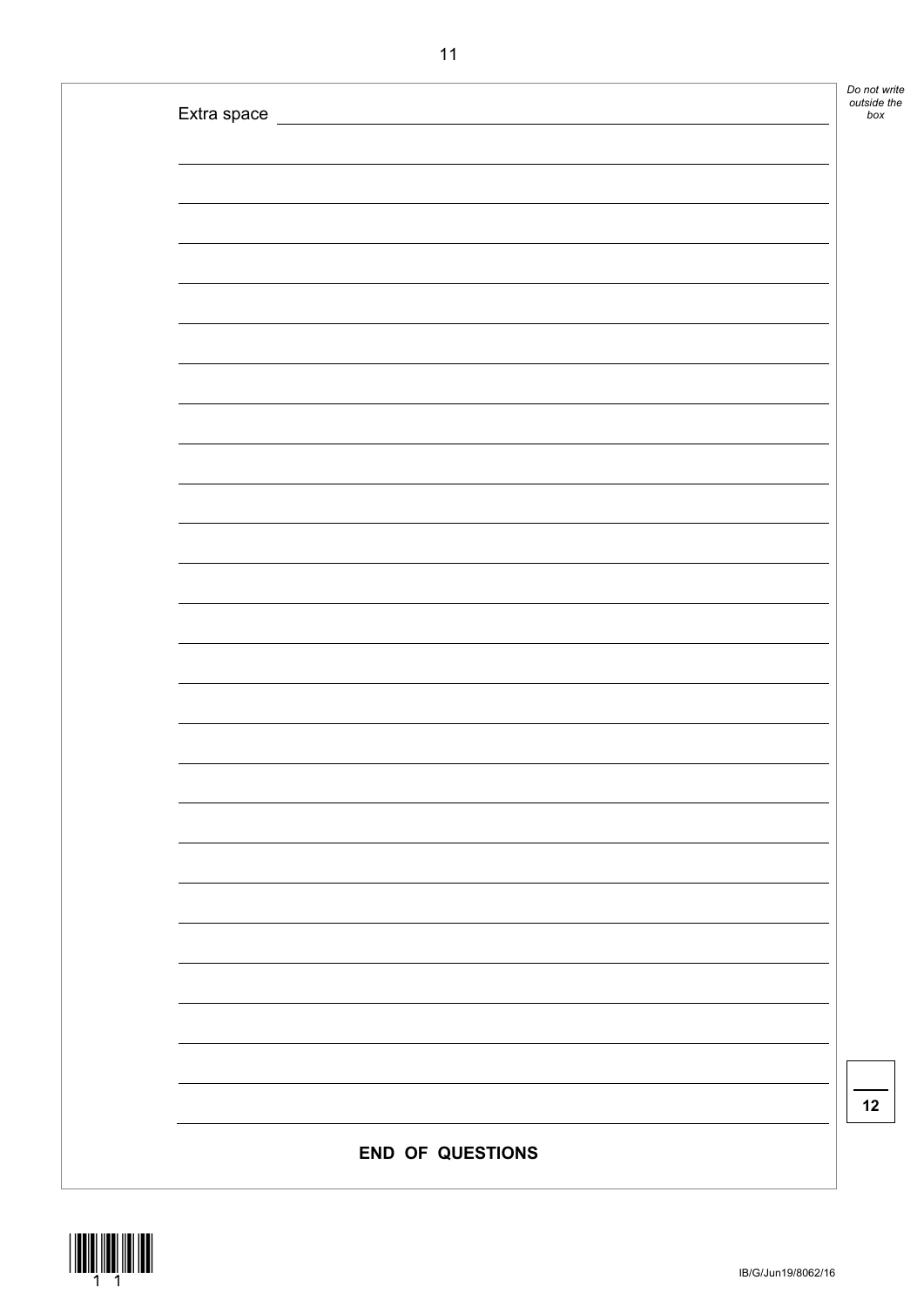



12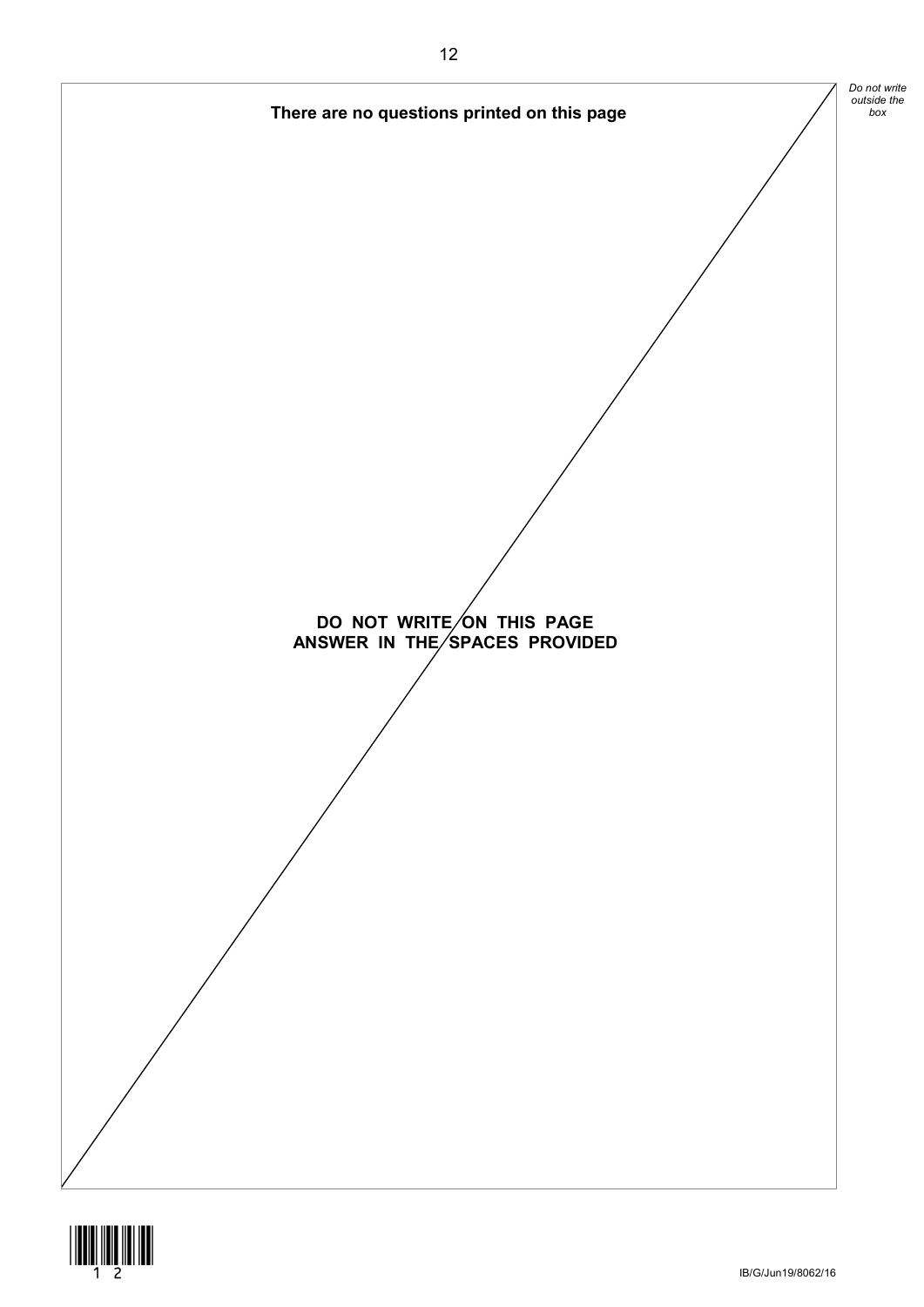| Question<br>number | Additional page, if required.<br>Write the question numbers in the left-hand margin. |  |
|--------------------|--------------------------------------------------------------------------------------|--|
|                    |                                                                                      |  |
|                    |                                                                                      |  |
|                    |                                                                                      |  |
|                    |                                                                                      |  |
|                    |                                                                                      |  |
|                    |                                                                                      |  |
|                    |                                                                                      |  |
|                    |                                                                                      |  |
|                    |                                                                                      |  |
|                    |                                                                                      |  |
|                    |                                                                                      |  |
|                    |                                                                                      |  |
|                    |                                                                                      |  |
|                    |                                                                                      |  |
|                    |                                                                                      |  |
|                    |                                                                                      |  |
|                    |                                                                                      |  |
|                    |                                                                                      |  |
|                    |                                                                                      |  |
|                    |                                                                                      |  |
|                    |                                                                                      |  |
|                    |                                                                                      |  |
|                    |                                                                                      |  |
|                    |                                                                                      |  |
|                    |                                                                                      |  |
|                    |                                                                                      |  |
|                    |                                                                                      |  |
|                    |                                                                                      |  |
|                    |                                                                                      |  |
|                    |                                                                                      |  |
|                    |                                                                                      |  |
|                    |                                                                                      |  |
|                    |                                                                                      |  |
|                    |                                                                                      |  |
|                    |                                                                                      |  |
|                    |                                                                                      |  |
|                    |                                                                                      |  |
|                    |                                                                                      |  |
|                    |                                                                                      |  |
|                    |                                                                                      |  |
|                    |                                                                                      |  |

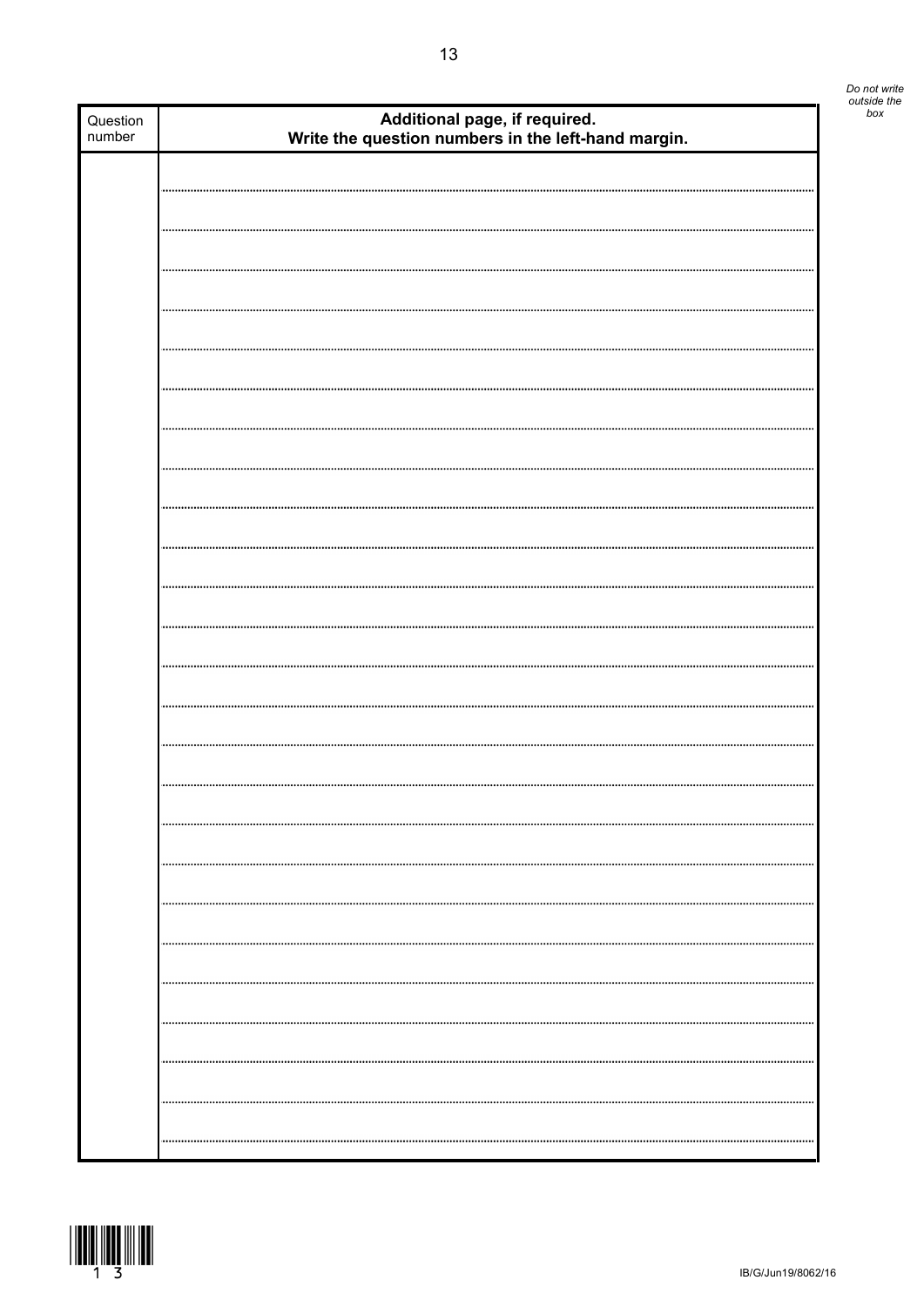| Question<br>number | Additional page, if required.<br>Write the question numbers in the left-hand margin. | box |
|--------------------|--------------------------------------------------------------------------------------|-----|
|                    |                                                                                      |     |
|                    |                                                                                      |     |
|                    |                                                                                      |     |
|                    |                                                                                      |     |
|                    |                                                                                      |     |
|                    |                                                                                      |     |
|                    |                                                                                      |     |
|                    |                                                                                      |     |
|                    |                                                                                      |     |
|                    |                                                                                      |     |
|                    |                                                                                      |     |
|                    |                                                                                      |     |
|                    |                                                                                      |     |
|                    |                                                                                      |     |
|                    |                                                                                      |     |
|                    |                                                                                      |     |
|                    |                                                                                      |     |
|                    |                                                                                      |     |
|                    |                                                                                      |     |
|                    |                                                                                      |     |
|                    |                                                                                      |     |
|                    |                                                                                      |     |
|                    |                                                                                      |     |
|                    |                                                                                      |     |
|                    |                                                                                      |     |
|                    |                                                                                      |     |
|                    |                                                                                      |     |
|                    |                                                                                      |     |
|                    |                                                                                      |     |
|                    |                                                                                      |     |
|                    |                                                                                      |     |
|                    |                                                                                      |     |
|                    |                                                                                      |     |
|                    |                                                                                      |     |
|                    |                                                                                      |     |
|                    |                                                                                      |     |
|                    |                                                                                      |     |
|                    |                                                                                      |     |
|                    |                                                                                      |     |
|                    |                                                                                      |     |



*Do not write outside the*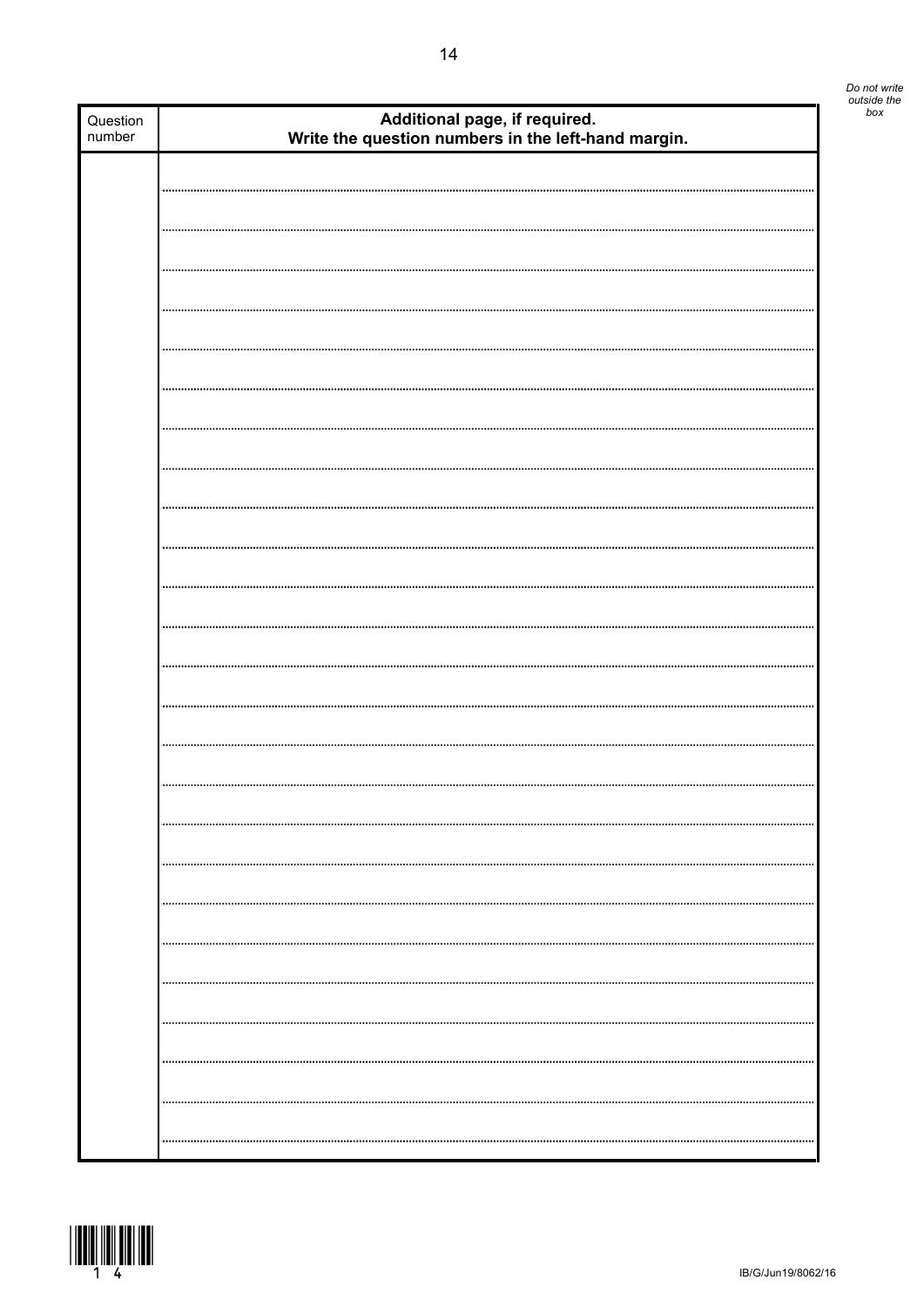| Question<br>number | Additional page, if required.<br>Write the question numbers in the left-hand margin. |  |
|--------------------|--------------------------------------------------------------------------------------|--|
|                    |                                                                                      |  |
|                    |                                                                                      |  |
|                    |                                                                                      |  |
|                    |                                                                                      |  |
|                    |                                                                                      |  |
|                    |                                                                                      |  |
|                    |                                                                                      |  |
|                    |                                                                                      |  |
|                    |                                                                                      |  |
|                    |                                                                                      |  |
|                    |                                                                                      |  |
|                    |                                                                                      |  |
|                    |                                                                                      |  |
|                    |                                                                                      |  |
|                    |                                                                                      |  |
|                    |                                                                                      |  |
|                    |                                                                                      |  |
|                    |                                                                                      |  |
|                    |                                                                                      |  |
|                    |                                                                                      |  |
|                    |                                                                                      |  |
|                    |                                                                                      |  |
|                    |                                                                                      |  |
|                    |                                                                                      |  |
|                    |                                                                                      |  |
|                    |                                                                                      |  |
|                    |                                                                                      |  |
|                    |                                                                                      |  |
|                    |                                                                                      |  |
|                    |                                                                                      |  |
|                    |                                                                                      |  |
|                    |                                                                                      |  |
|                    |                                                                                      |  |
|                    |                                                                                      |  |
|                    |                                                                                      |  |
|                    |                                                                                      |  |
|                    |                                                                                      |  |
|                    |                                                                                      |  |
|                    |                                                                                      |  |
|                    |                                                                                      |  |
|                    |                                                                                      |  |



 $\overline{\phantom{a}}$ 

*Do not write outside the*